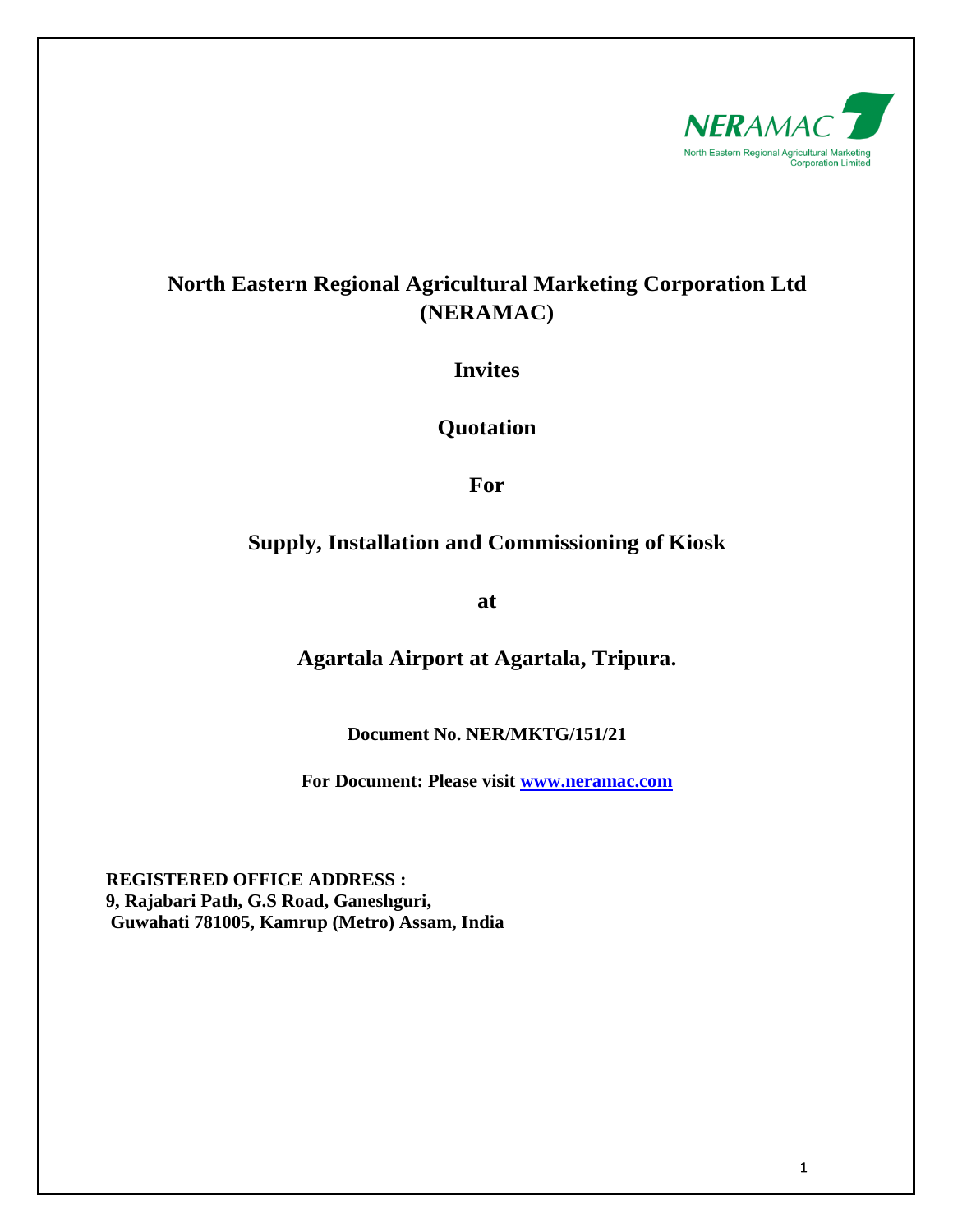## **Quotation for Supply, Installation and Commissioning of Kiosk at Agartala Airport at Agartala, Tripura**

North Eastern Regional Agricultural Marketing Corporation Ltd (NERAMAC) invites **Quotation for Supply, Installation and Commissioning of Kiosk at Agartala Airport at Agartala, Tripura.** The interested Company/Firm/Agency may download the terms and conditions and format for bid submission from website: [www.neramac.com](http://www.neramac.com/) the quotation along with all the required document must reach the office of **North Eastern Regional Agricultural Marketing Corporation,9 Rajbari Path, Ganeshguri, Guwahati- 781005, Assam** latest by  $10<sup>th</sup>$  May, 2022 on or before 2.00 pm positively. The Envelope containing the quotation and document would please be sealed and super scribed as under:-

### **"Quotation for Supply, Installation and Commissioning of Kiosk at Agartala Airport at Agartala, Tripura"**

Contact person:-

**Shri Shankar Nath** AM, Marketing Ph. No.+91- 86389 95055

#### **Important Dates:**

| Last date and time for the submission of Bid         | $\sim$ $\sim$ | $10^{th}$ May' 2022 on or before 2.00 pm. |
|------------------------------------------------------|---------------|-------------------------------------------|
| Date of opening of Bids                              |               | $\therefore$ 11th May, 2022 at 12.00 noon |
| <b>Place of submission and opening of Bids</b>       |               | NERAMAC HEAD OFFICE                       |
| 9 Rajbari Path, Ganeshguri, Guwahati - 781005, Assam |               |                                           |

In case the date of opening falls on a holiday, the bids shall be opened on the next workingday at the same time and it will be binding on the Tenderer / Bidders for acceptance.

#### **General Terms & Conditions:**

- **A.** Any bids received after the deadline shall not be entertained under any circumstances whatsoever. In case of postal delay this Institute will not be responsible. Unsealed bidshall be out rightly rejected.
- B. Non Refundable Tender Fees of Rs 2000/- needs to be deposited in the name of NERAMAC LTD. State Bank of India. New Guwahati Branch, A/C No 10566982782; IFSC Code SBIN0000221.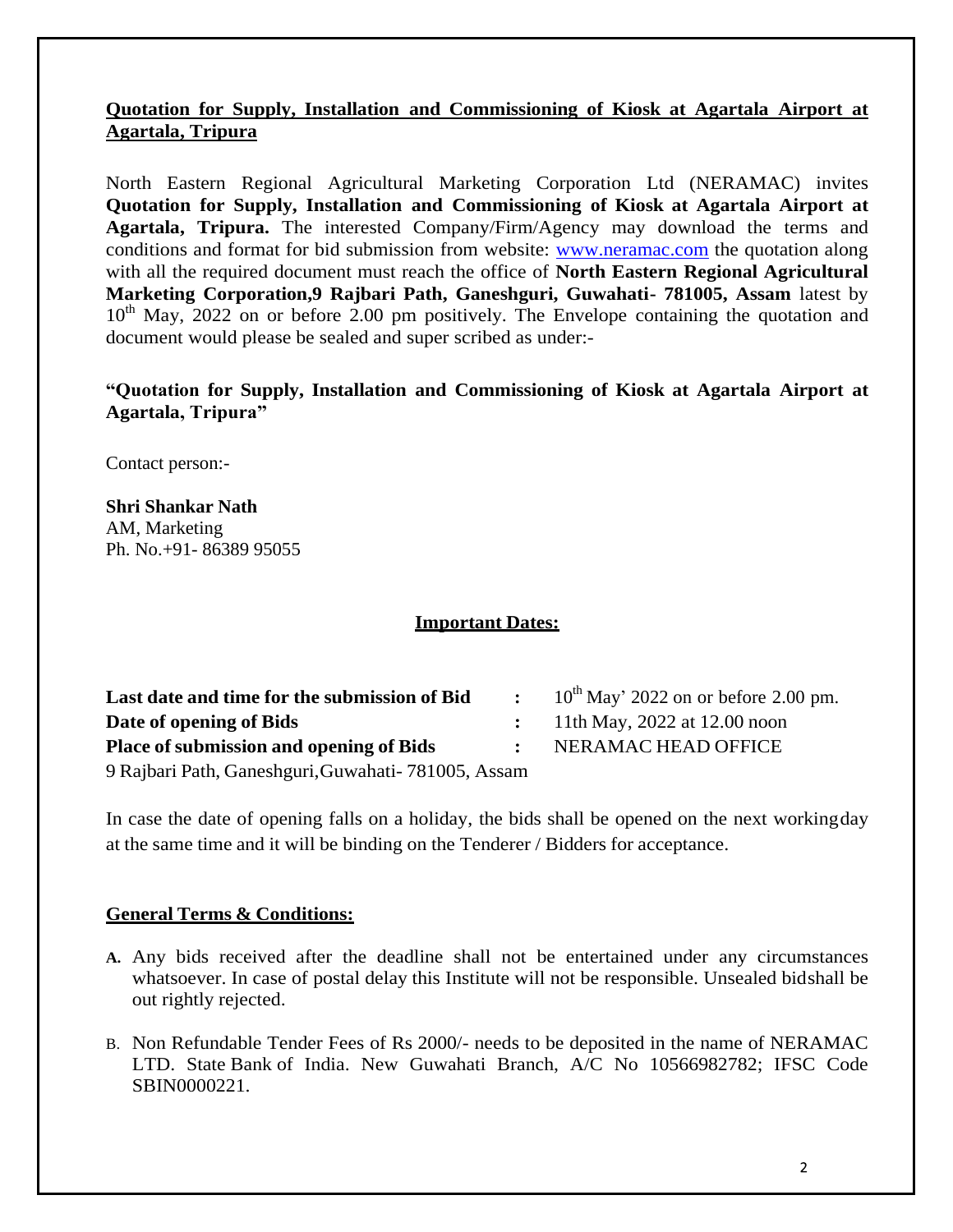- C. Bids must be in the enclosed prescribed Performa on the letter head of the firm duly signed by the Proprietor/ Partner/ Director or their authorized representative. In case of signing of bid by the authorized representative letter of authorization must be attached with the bid.
- D. Rates must be quoted in Indian rupees and as per the format specified, taxes extra if any must be written separately.
- E. Rates must be quoted FOR basis (including Freight charges, Insurance, installation etc.)
- F. No overwriting or scribing is permitted in the rate. If found, the quotation shall be summarily rejected.
- G. The rates quoted shall be valid for a period of 90 days from the date of opening of the quotation. If NERAMAC receives no communication/intimation in this regard from the bidder, this condition shall be deemed as agreed by the bidder.
- H. RTGS/NEFT details need to be furnished by the supplier with the bid on the letter head of supplier/firm/agency.
- I. The following conditions and self-attested copy of the same are to be attached with the bid:
	- (i) Copies of Original documents defining the constitution or legal status, place of registration, and principal place of business; written power of attorney of the signatory of the Bid to commit the bidder.
	- (ii) Should have valid Registration Certificate / Trade License / PAN Card / GST Registration.
	- (iii) The bidding Company / Firm / Agency must have carried our branding related works in the last 3 years with organizations of repute. Copies of Purchase Orders are required to be enclosed with the Quotation.
	- (iv) The bidding Company / Firm / Agency should have service facility in Agartala, tripura and should be capable to render service within 24 hrs.
	- (v) The bidding Company / Firm / Agency should not be blacklisted by Central or State Government or Government Organizations / Agencies.
- J. The successful bidder shall be bound to supply the items at such agreed rate and terms during the said period. This validity period may be further extended by one yearwith mutual consent.
- K. No Bidder shall be allowed at any time on any ground whatsoever to claim revision or modification in the rates quoted by him. Representation to make correction in the bid documents on the ground of clerical error, typographical error, etc., committed by the firm / agency in the bid shall not be entertained after submission of the bids.
- L. The Management of NERAMAC reserves the right to cancel the bid without assigning any reason whatsoever.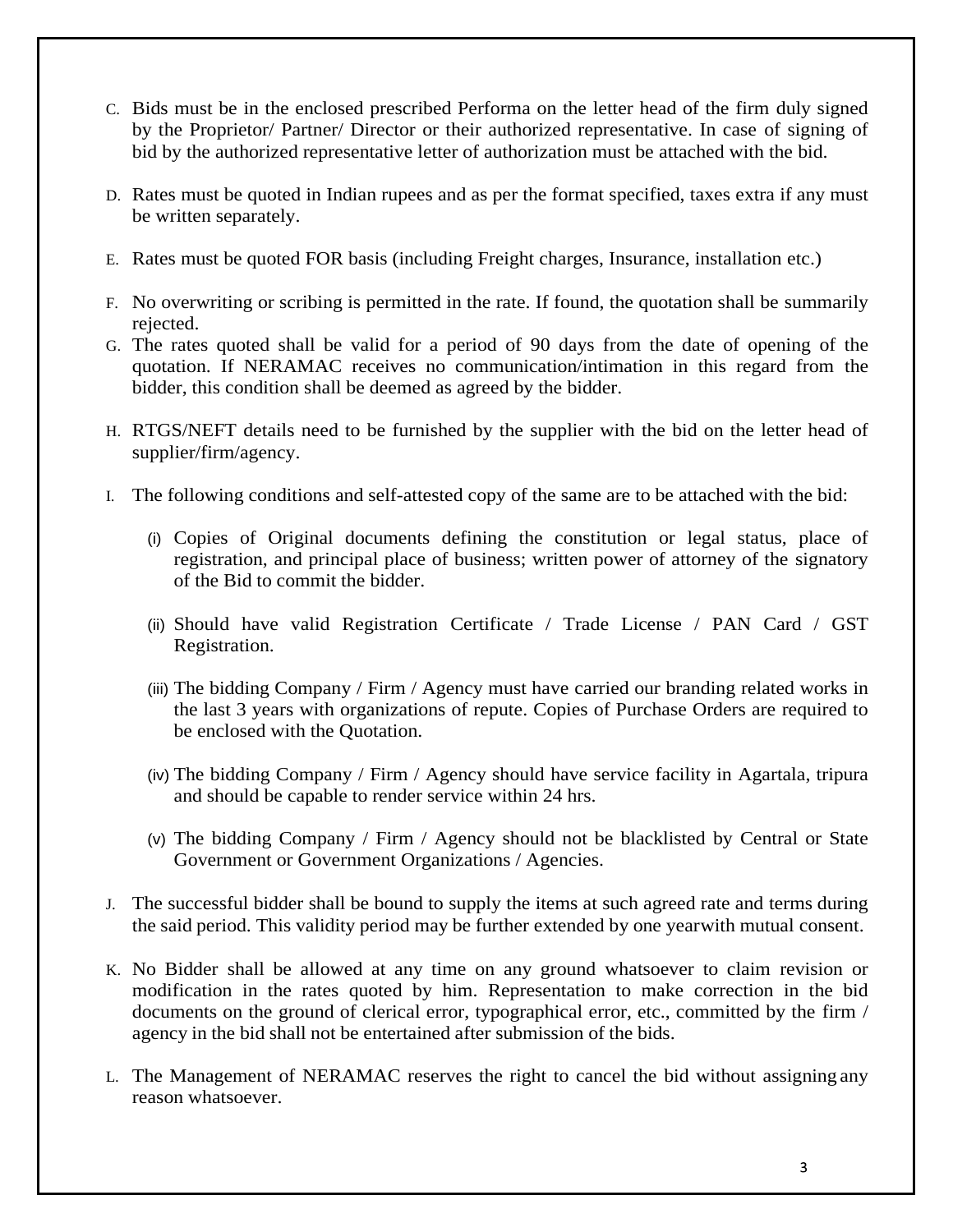- M. In the event of any dispute or differences arises between the successful bidder and NERAMAC in relation to this bid, the construction of any provision thereof or duties or liabilities of the successful bidder, the parties shall make effort to negotiate and settle their disputes amicably. When the parties fails to arise at an amicable settlement, thedispute shall be referred to a sole Arbitrator be appointed by MD, NERAMAC. The venue of arbitration shall be at Guwahati.
- N. Successful Company / Firm / Agency shall have to execute an agreement as specifiedfrom the date of dispatch of letter of acceptance.
- O. Time of Completion 30 days post letter of Acceptance.
- P. If the supplier fails to deliver the material on or before the stipulated date, then a penalty at the rate of 0.5 % per week of the total order value shall be levied subject tomaximum of 10% of the total order value.
- Q. Payment will be only after satisfactorily delivery / installation of the material and after inspection by the officials of NERAMAC. Payment shall be made only for the quantity supplied.
- R. An amount of 10% of the billing amount will be retained for a period of 1 year i.e defect liability period.

I/We have read and examined the notice for quotation, general terms and condition annexure, specifications and all other documents referred for the work and accept the termsand conditions of the tender in full conformity.

**Date :**

**Place :**

SEAL & SIGNATURE OF THE FIRM/AGENCY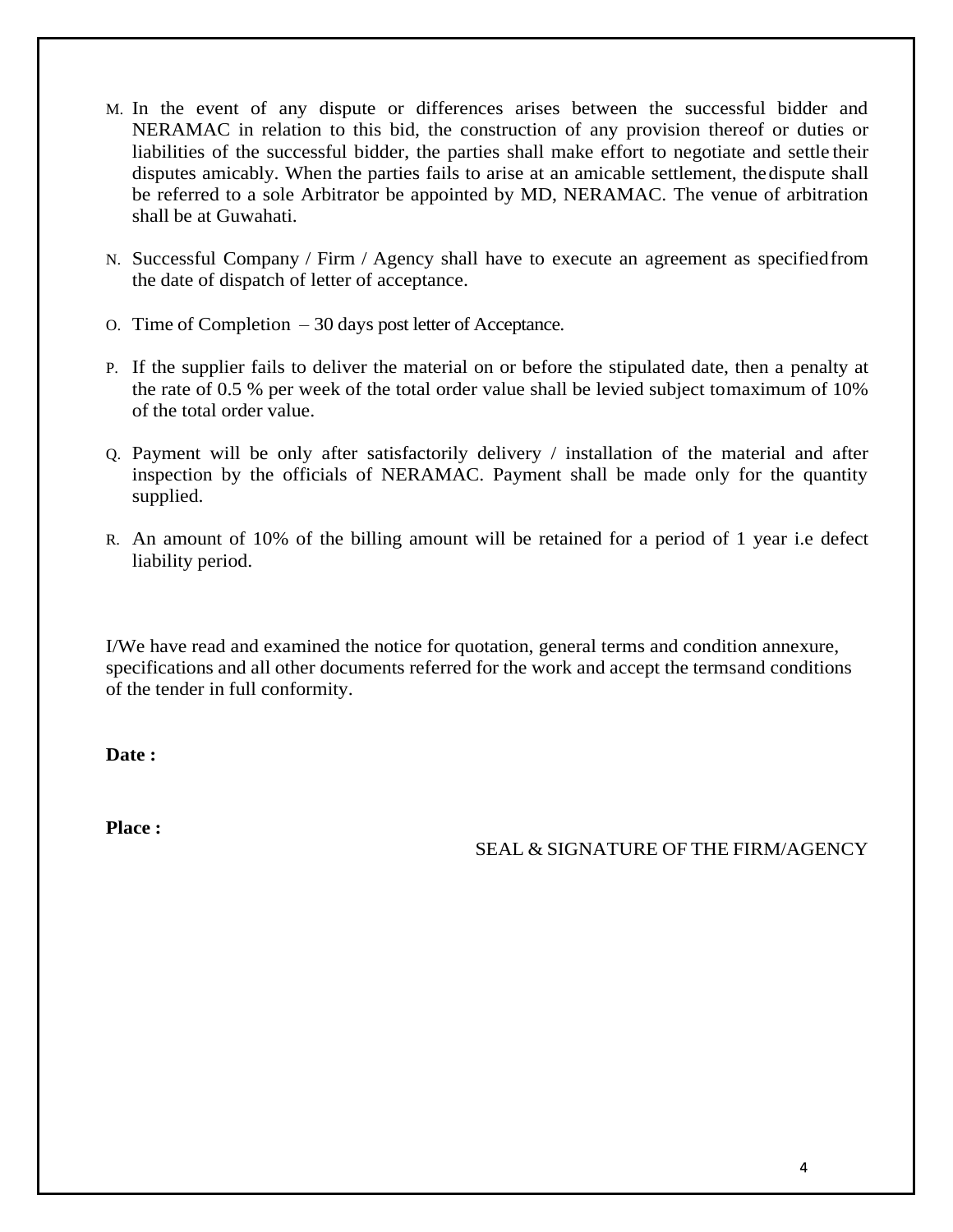### **ANNEXURE "A"**

## **BIDDER"S PROFILE ( To be submitted on tenderer"s Letter-Head )**

- 1. Name of the Organization and Address:
- 2. Status of the firm: Whether Pvt. Ltd. company / Pubic Ltd. company/ Partnership Firm / Proprietorship Firm
- 3. Whether registered with the Registrar of Companies/Registrar of Firms in India. If so, mention number and date and enclose Registration Certificate copy.
- 4. Name and address of Bankers :
- 5. Turnover of the Company/Firm in: 2018-19 2019-20: 2020-21:

(Please attach a copy of audited Balance Sheet and Profit & Loss Account certified by Chartered Account.

- 8. Whether registered for GST Certification. If so, mention number and date. Also furnish copies ofcertificate.
- 9. Whether an assesses of Income Tax. If so, mention Permanent Account Number.
- 10. Furnish the names of renowned organizations, where you have supplied/ installed similar branding Elements– Furnish Details.

**Date :**

**Place :**

SEAL & SIGNATURE OF THE FIRM/AGENCY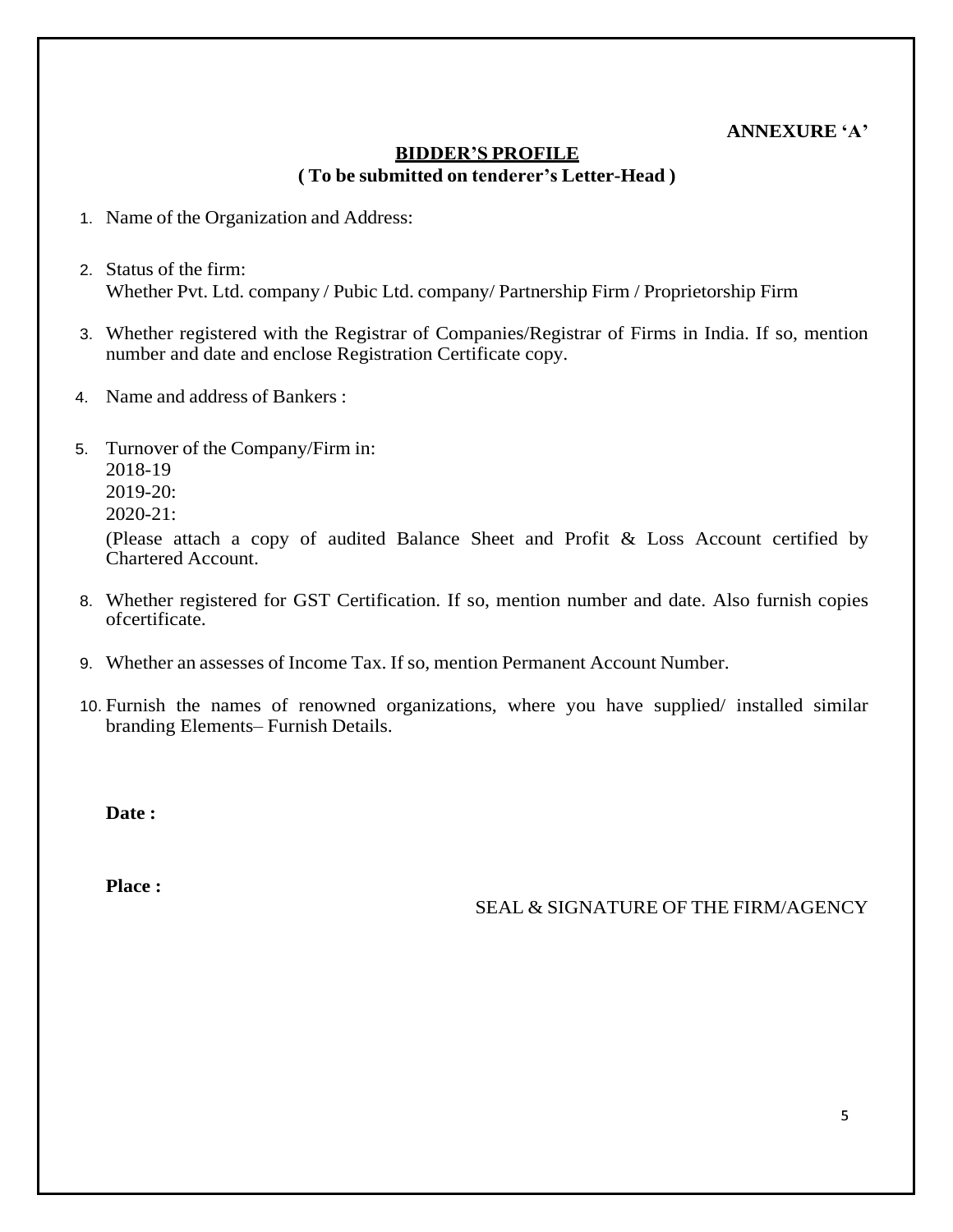**ANNEXURE "B"**

## **PRICE BID :-**

# **( To be submitted on tenderer"s Letter-Head )**

| <b>TECHNICAL SPECIFICATION</b>          | <b>QUANTITY</b> | <b>UNIT RATE</b>            | <b>TOTAL AMOUNT</b> |
|-----------------------------------------|-----------------|-----------------------------|---------------------|
|                                         |                 | <b>(Inclusive of Taxes)</b> |                     |
| Kiosk-Size $10'$ x $10'$                |                 |                             |                     |
| Material to be used is ACP,             |                 |                             |                     |
| Aluminum Channel, Waterproof            |                 |                             |                     |
| Ply board, Toughened Glass,             |                 |                             |                     |
| Spray Painted, Gypsum Board,            |                 |                             |                     |
| LED Lights, Sunboard Vinyl,             |                 |                             |                     |
| Aluminum Shutter.                       |                 |                             |                     |
| Inside Sitting arrangement with         |                 |                             |                     |
| table for 2 pax.                        |                 |                             |                     |
| Spot Lights on the Display              |                 |                             |                     |
| Counters.                               |                 |                             |                     |
| Ancillary Electrical works for          | 1 NOS.          |                             |                     |
| light/fittings<br>and                   |                 |                             |                     |
| fixtures/equipments like Juicer,        |                 |                             |                     |
| Computer/Billing Machine etc.           |                 |                             |                     |
| Acrylic lit raised letter- (3 nos.) for |                 |                             |                     |
| stall name.                             |                 |                             |                     |
| NERAMAC Branding on Acrylic             |                 |                             |                     |
| & ACP Back sheet                        |                 |                             |                     |
| Any other Ancillary works if            |                 |                             |                     |
| required as per site condition          |                 |                             |                     |
| (Design enclosed in Annexure $-C$ )     |                 |                             |                     |
| (No any deviation to be made in         |                 |                             |                     |
| design)                                 |                 |                             |                     |

**Date :**

**Place :**

SEAL & SIGNATURE OF THE FIRM/AGENCY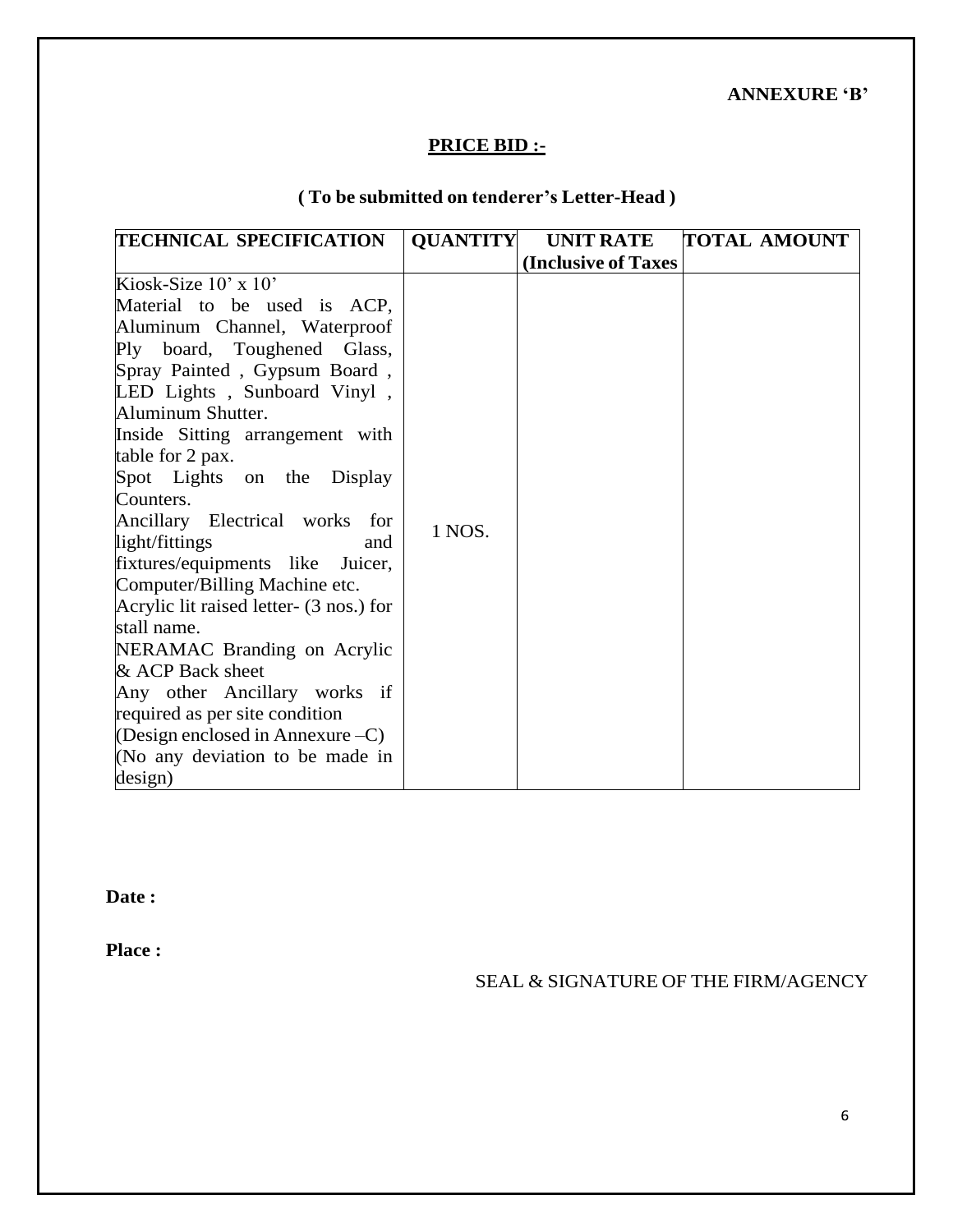## **ANNEXURE C- KIOSK MODEL DESIGN**



 **OPEN VIEW CLOSED VIEW**

**Date :**

## **Place :** SEAL & SIGNATURE OF THE FIRM/AGENCY